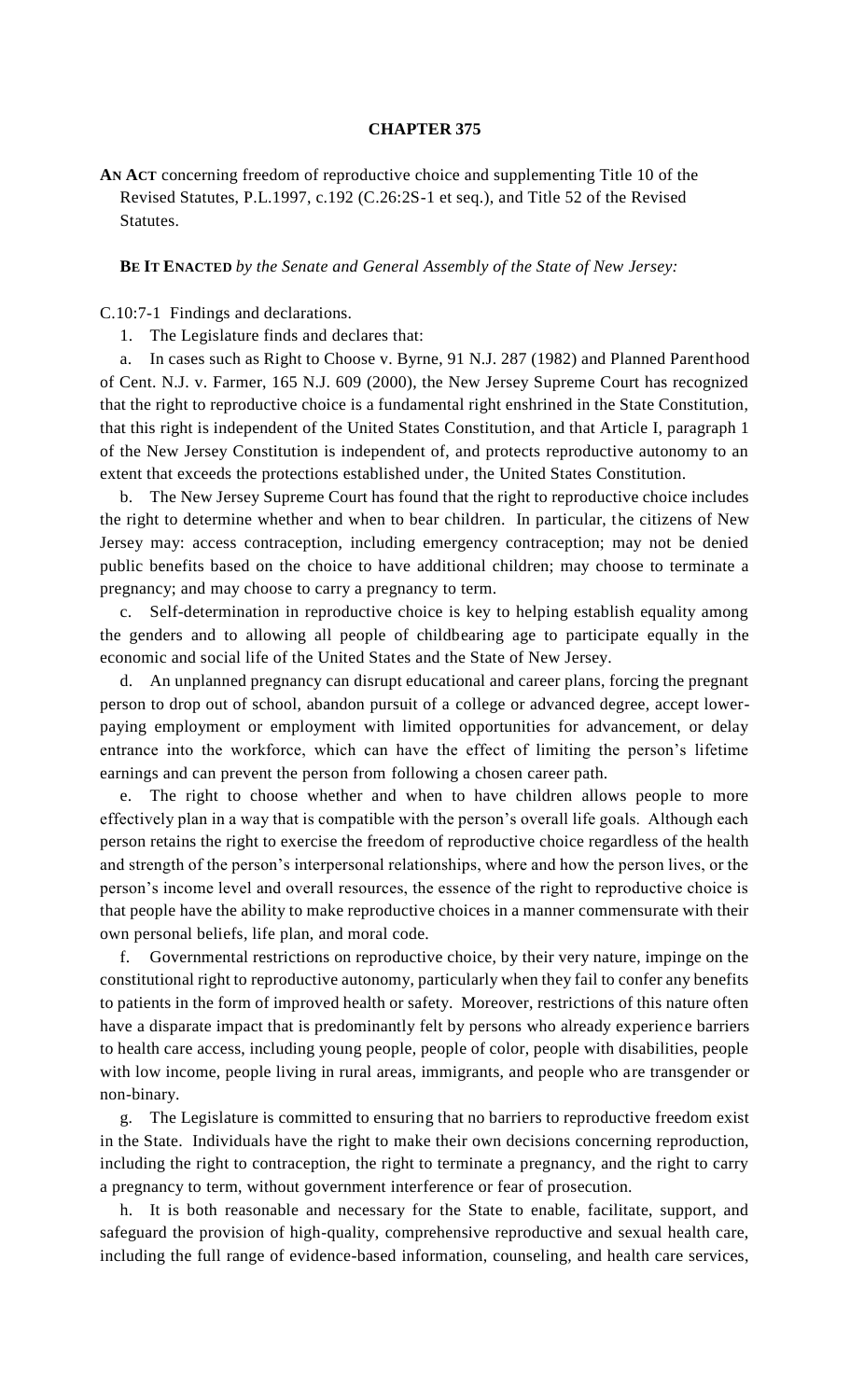to all individuals in the State, and to enable, facilitate, support, and safeguard the ability of such individuals to access affordable and timely reproductive health care services and to engage in autonomous reproductive decision-making, in consultation with health care professionals of their choosing, without fear of prosecution, discrimination, or unnecessary barriers to care. To achieve those ends, it shall be the policy of this State to:

(1) explicitly guarantee, to every individual, the fundamental right to reproductive autonomy, which includes the right to contraception, the right to terminate a pregnancy, and the right to carry a pregnancy to term;

(2) enable all qualified health care professionals to provide pregnancy termination services in the State;

(3) advance comprehensive insurance coverage for reproductive care, including primary reproductive health care services, services to terminate a pregnancy, long-acting contraceptives, and long-term supplies of hormonal contraceptives, that enables the citizens of New Jersey to fully exercise their freedom of reproductive choice while recognizing the rights of certain religious employers to request an exemption from such coverage; and

(4) ensure that all laws, rules, regulations, ordinances, resolutions, policies, standards, or parts thereof, that are currently in force or enacted in the future, conform to the provisions and the express or implied purposes of this act, and that any law, rule, regulation, ordinance, resolution, policy, standard, or part thereof that conflicts with the provisions of this act or its express or implied purposes is subject to invalidation.

C.10:7-2 Reproductive choice rights.

2. a. Every individual present in the State, including, but not limited to, an individual who is under State control or supervision, shall have the fundamental right to: choose or refuse contraception or sterilization; and choose whether to carry a pregnancy, to give birth, or to terminate a pregnancy. The New Jersey Constitution recognizes the fundamental nature of the right to reproductive choice, including the right to access contraception, to terminate a pregnancy, and to carry a pregnancy to term, shall not be abridged by any law, rule, regulation, ordinance, or order issued by any State, county, or local governmental authority. Any law, rule, regulation, ordinance, or order, in effect on or adopted after the effective date of this act, that is determined to have the effect of limiting the constitutional right to freedom of reproductive choice and that does not conform with the provisions and the express or implied purposes of this act, shall be deemed invalid and shall have no force or effect.

b. The provisions of this section shall be enforceable under the "New Jersey Civil Rights Act," P.L.2004, c.143 (C.10:6-1 et seq.) or in any other manner provided by law.

C.26:2S-39 Health benefit plans, coverage for abortion, certain religious employers exempt.

3. a. Upon concluding a study and issuing a report to the Governor and the Legislature demonstrating that such a regulation is necessary, the Department of Banking and Insurance may, through regulation adopted pursuant to the "Administrative Procedure Act", P.L.1968 c.410 (C.52:14B-1 et seq.), provide that health benefit plans delivered, issued, executed, or renewed in this State, provide coverage for abortion. If the department provides for coverage pursuant to this section, then the department shall also require carriers to grant, upon request of a religious employer, an exclusion under the contract for the coverage required if the required coverage conflicts with the religious employer's bona fide religious beliefs and practices. A religious employer that obtains such an exclusion shall provide written notice thereof to covered persons and prospective covered persons, and the carrier shall provide notice to the Commissioner of Banking and Insurance in such form and manner as may be determined